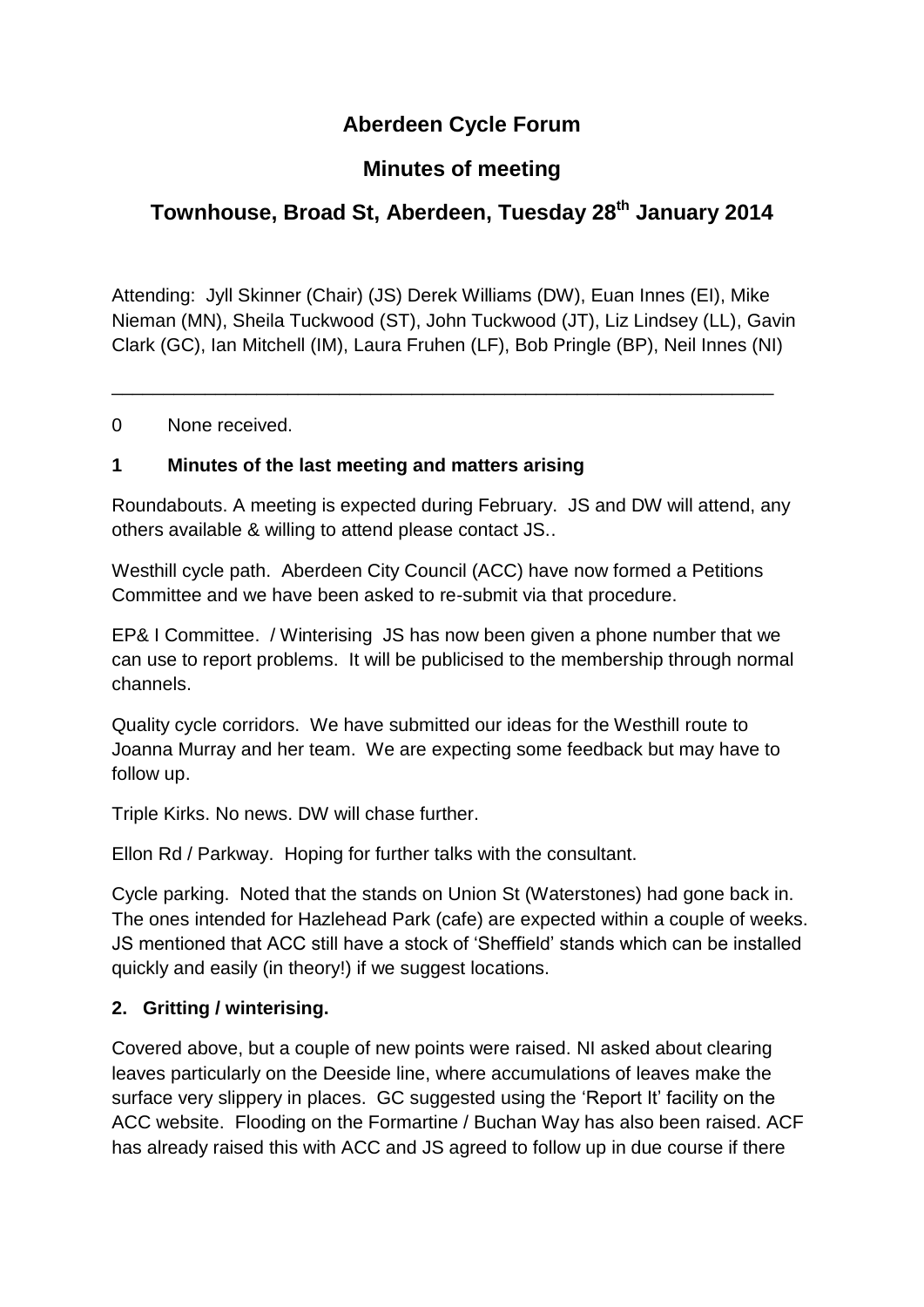was no action. [Noted afterwards that some leaves had been swept off the Deeside Line the same day – presumed coincidence only!]

### **3. Argyll / Dyce Drive & Westhill ASLs**

JS had attended a meeting which was discussing proposals for the removal of the roundabout near Westhill which forms the junction between the A944 and the B9119. After canvassing some members, it had been decided not to press for ASLs to be put in on the A944, but we would ask for one eastbound on the B9119. IM asked if drawings were available for these projects, but JS doesn't have them.

At Dyce Drive (airport turn off near Shell garage) this is set to become a 4 way junction in due course but there was also a proposal to extend the existing shared use path out to this point. ACF will be in contact with the Roads department about coordinating the changes along the new road at Dyce Dr./Argyll Place and the future implementation of a dual use path'

#### **4. CWSS & Nestrans meetings**

One important thing to note is that funding has been approved for the post of a Cycling Development officer. This is to be advertised as a full time post in April, for 2 years.

JS had a list of projects which were being considered although the available funding didn't seem to go very far on past experience, and with the exception of resurfacing Great Northern Rd shared use path, DW felt it was difficult to identify what had been achieved last year. It was hoped that the new post might improve this situation. IM is to scan the list and it will be made available for comment.

One project expected to be put in place is the positioning of bollards on Ship Row to prevent inappropriate parking. GC expressed doubts about the use of bollards because of the potential hazard & inconvenience they present, not just to cyclists but to pedestrians especially wheelchair users or partially sighted.

JS hoped to see a few other projects in particular progress. Justice Mill Lane and Hardgate contra-flow / shared use path on Great Southern Rd.

### **5. Marschial Square**

From the recent consultation, it was quite hard to know what the objectives for this project are, and what we should be looking for other than cycle access in any 'pedestrianised' area. LF added that we might look for a segregated route through. GC commented that we should perhaps be concerned about the impact on surrounding roads if traffic is displaced there it could make them less attractive.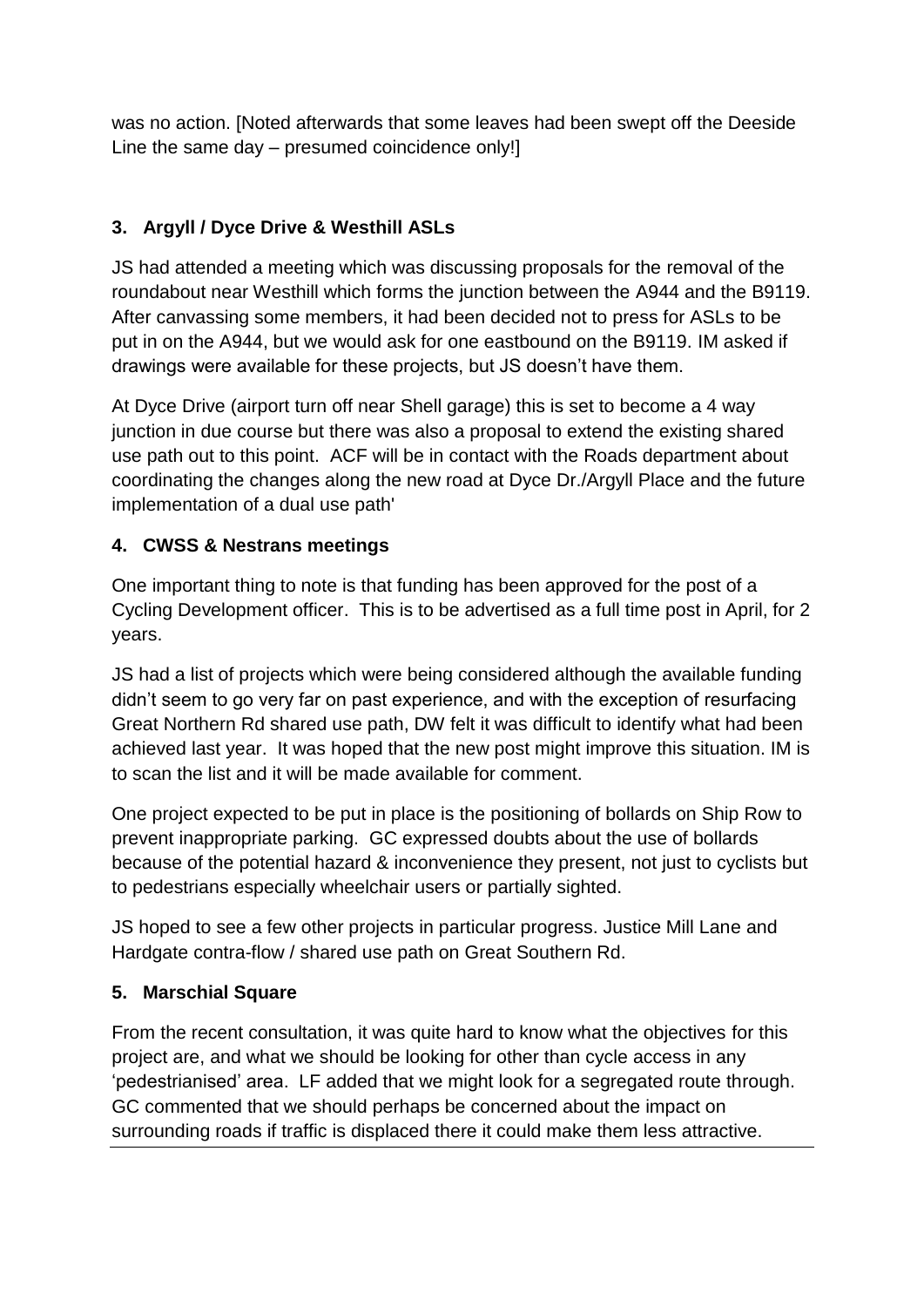EI then spoke about ACC's Main Issues Report. It includes reference to the sustainable urban mobility plan (SUMP). The MIR is a consultation process and an opportunity for us (and all!) to comment on plans for the city centre ahead of the next development plan. It is available via the Consultations tab on the ACC website, and is open for comment until  $24<sup>th</sup>$  March. It was agreed that JS would prepare a draft response from ACF which could then be considered at the February meeting.

### **6. Cycle Safety Leaflet**

BP had – on his own initiative – developed this leaflet and outlined his reasons for doing so. It was intended that it would be available via his website (once launched) and could be distributed from bike shops with every new bike. As something of an after-thought and following a suggestion from LL, he had presented it to ACF in the hope that they might endorse it and facilitate wider distribution. He was open to comments over the text but wished to keep the format to the current size (A4 twice folded). DW suggested that comments be gathered and further discussion could be had at the next meeting. MN expressed support in principle but had some doubts over content (roundabouts in particular) and liability issues if ACF were seen to endorse it, although it was noted that there was already some safety tip info on the leaf of ACF's cycle map. GC asked whether CTC or others with a national remit don't produce something similar? Others had looked at this but found that there was something of a gap in terms of a concise & easily read leaflet. MN had done some research in the past, with data from RoSPA and NHS Bristol and was keen that the content should be evidence-led i.e. focus on the most common causes of accidents. LL noted that it was such a wide topic area it would be very challenging to get the content right, depending on who the intended audience was and it was also difficult to get the right balance between positive encouragement and off-putting "horror stories".

### **7. Co-operation between cycling clubs and organisations**

This was c/f from November's meeting. GC had put it on the agenda as a result of some discussion on our Facebook page about the potential for cooperation between the various cycling clubs and organisations with an interest in Aberdeen. Although most of the other clubs had a racing focus, they also had a lot of members who cycled for fitness or to commute. Hence there was at least a chance of sufficient common ground for us explore the idea of cooperation. GC would attempt to contact the reps of some of the larger clubs and ask their views.

#### **8. AOBs**

i) LL Bikeability is being taken forward by Adventure Aberdeen, who are aiming to train volunteers. Funding is limited to 1 year.